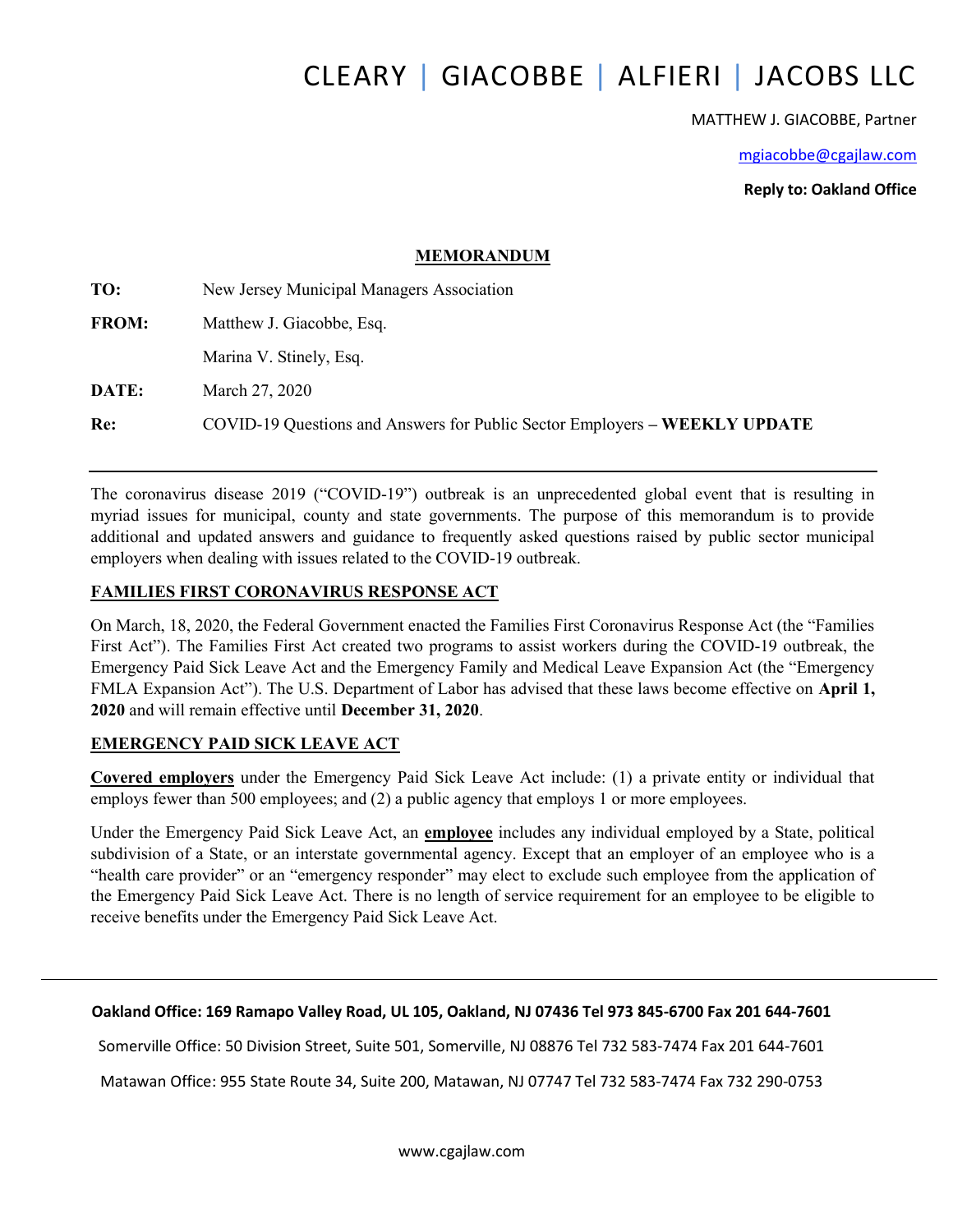For a review of benefits available under the Emergency Paid Sick Leave Act, please see our memorandum dated March 19, 2020.

# EMERGENCY FAMILY AND MEDICAL LEAVE EXPANSION ACT

Covered employers under the Emergency FMLA Expansion Act include: (1) an employer who employs fewer than 500 employees; and (2) any public agency, meaning the Government of the United States; the government of a State or political subdivision thereof; any agency of the United States, a State, or a political subdivision of a State; or any interstate governmental agency (even if the agency employs more than 500 employees).

An eligible employee is an employee who has been employed for at least thirty (30) calendar days by the employer with respect to whom leave is requested. Except that an employer of an employee who is a "health care provider" or an "emergency responder" may elect to exclude such employee from the application of the Emergency FMLA Expansion Act.

Leave taken under the Emergency FMLA Expansion Act counts against an employee's right to twelve (12) weeks of FMLA leave in a designated 12-month period.

For a review of benefits available under the Emergency FMLA Expansion Act, please see our memorandum dated March 19, 2020.

# PAYMENT OF BENEFITS

-

Employers are required to pay upfront for the benefits under the Families First Act and may receive tax credits for their contributions. However, those tax credits do not apply to government employers. See H.R. 6201 §§ 7001(e)(4) and 7003(e)(4).<sup>1</sup>

## DEPARTMENT OF LABOR GUIDANCE

As of March 26, 2020, the U.S. Department of Labor issued poster guidance on the Families First Act for Federal<sup>2</sup> and Non-Federal<sup>3</sup> employees. Covered employers under the Families First Act must post a notice regarding the Families First Act in a conspicuous place on its premises. The notice is not required to be posted in multiple languages but the U.S. Department of Labor is preparing posters in languages other than English.<sup>4</sup>

In addition, the U.S. Department of Labor has issued initial questions and answers that will be followed by the issuance of implementing regulations.<sup>5</sup>

# COVID-19 EMPLOYEE ABSENCE SUMMARY

In general, if an employee is absent because he/she is sick with, experiencing symptoms of, or in quarantine due to COVID-19, the employee may be entitled to two (2) weeks (up to eighty (80) hours) of paid leave under the

<sup>1</sup> https://www.congress.gov/bill/116th-congress/house-bill/6201/text

<sup>&</sup>lt;sup>2</sup> https://www.dol.gov/sites/dolgov/files/WHD/posters/FFCRA\_Poster\_WH1422\_Federal.pdf

<sup>&</sup>lt;sup>3</sup> https://www.dol.gov/sites/dolgov/files/WHD/posters/FFCRA\_Poster\_WH1422\_Non-Federal.pdf

<sup>4</sup> https://www.dol.gov/agencies/whd/pandemic/ffcra-poster-questions

<sup>5</sup> https://www.dol.gov/agencies/whd/pandemic/ffcra-questions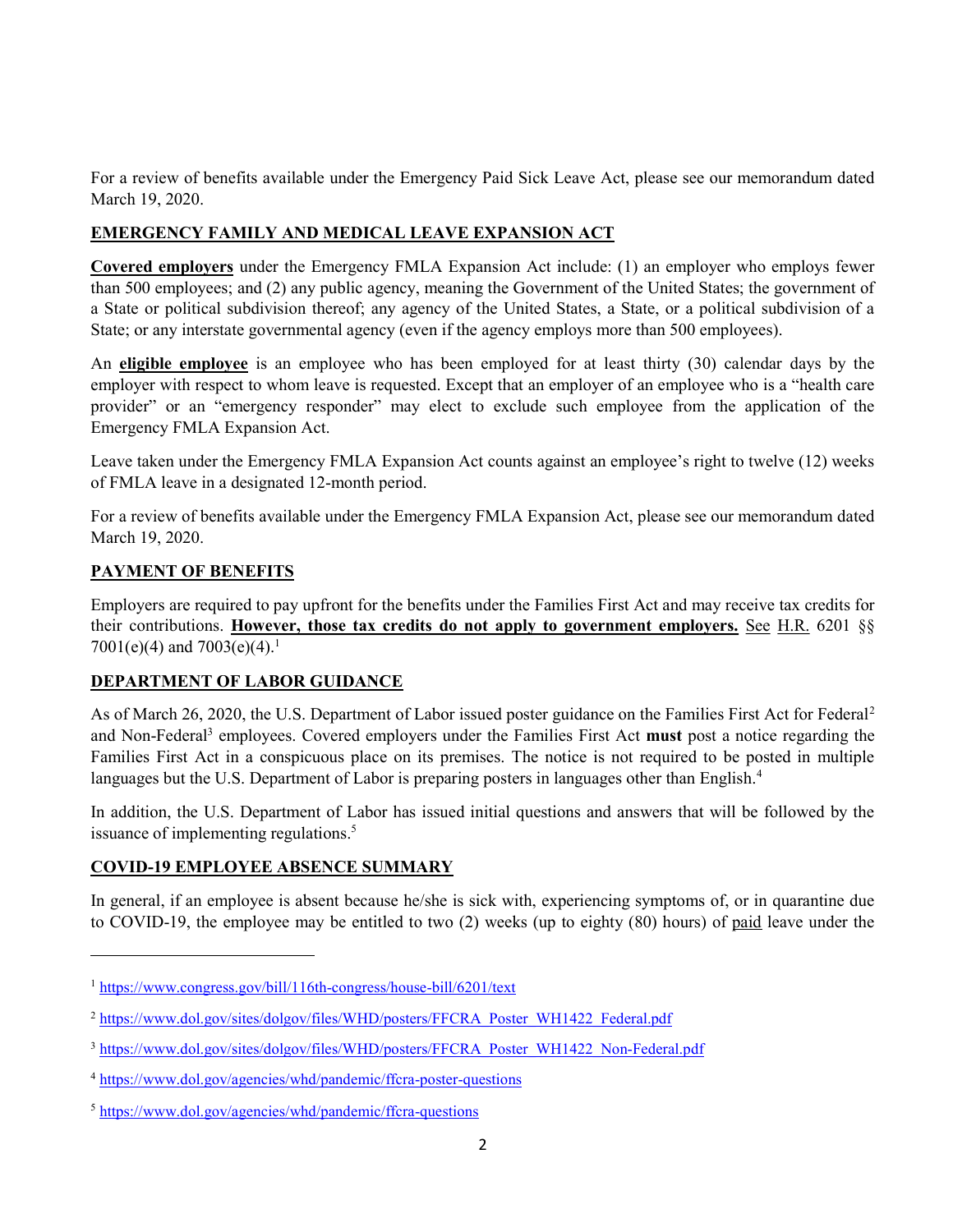Emergency Paid Sick Leave Act; up to twelve (12) weeks of unpaid leave under the Family and Medical Leave Act ("FMLA"); and may utilize any of his/her accrued leave time during the absence.

If an employee is absent because he/she is caring for a qualifying family member (e.g., parent, spouse, child) who is sick with or has symptoms of COVID-19, the employee may be eligible for Emergency Paid Sick Leave Act leave, New Jersey Family Leave Act ("NJFLA") or FMLA leave; and may utilize any of his/her accrued leave time during the absence.

If an employee is absent because he/she is taking care of a minor child who is at home due to COVID-19 (including school and childcare closures), the employee may be entitled to benefits under the Emergency Paid Sick Leave Act, Emergency FMLA Expansion Act and may utilize his/her accrued leave time during the absence.

## NEW JERSEY LEGISLATION UPDATE

On March 25, 2020, the State of New Jersey enacted new legislation concerning family leave and disability benefits and amending various parts of the statutory law (A3900 and S2304). The new legislation expands the scope of the State's Temporary Disability Insurance ("TDI") so that workers may obtain TDI or Family Leave Insurance ("FLI") benefits for COVID-19 related illnesses. To receive TDI benefits, a worker must have a serious health condition, and to receive FLI benefits, a qualifying family member cared for by the worker must have a serious health condition. The new legislation expands the definition of a "serious health condition" for which a worker may obtain TDI benefits and/or FLI benefits.

The new definition states that during a state of emergency (or as found to be needed by the Commissioner of Health or other public health authority) a "serious health condition" shall also include:

- (1) An illness caused by an epidemic of a communicable disease;
- (2) A known or suspected exposure to a communicable disease; or
- (3) Efforts to prevent the spread of a communicable disease, which:
	- a. In the case of FLI benefits, results in the issuance by a healthcare provider or other public health authority of a determination that the presence in the community of the worker's family member may jeopardize the health of others;
	- b. In the case of FLI or TDI benefits, results in the recommendation, discretion, or order of a healthcare provider or authority that the worker, or a family member in need of care by the worker, be isolated or quarantined because of suspected exposure to the communicable disease that could jeopardize the health of others.

The new legislation eliminates the seven (7) day waiting period for disability benefits if the disability is for an epidemic-related cases, as described above.

The new legislation also amends the New Jersey Family Leave Act so that employee rights to reinstatement be provided to workers who take leave due to the epidemic-related cases, described above.

In addition, the new legislation amends the New Jersey Earned Sick Leave law to permit employees to use earned sick leave for inability to work because of epidemic-related cases, as described above, and for inability to work because a child's school or place of care is closed or because of a state of emergency due to an epidemic or other public health emergency.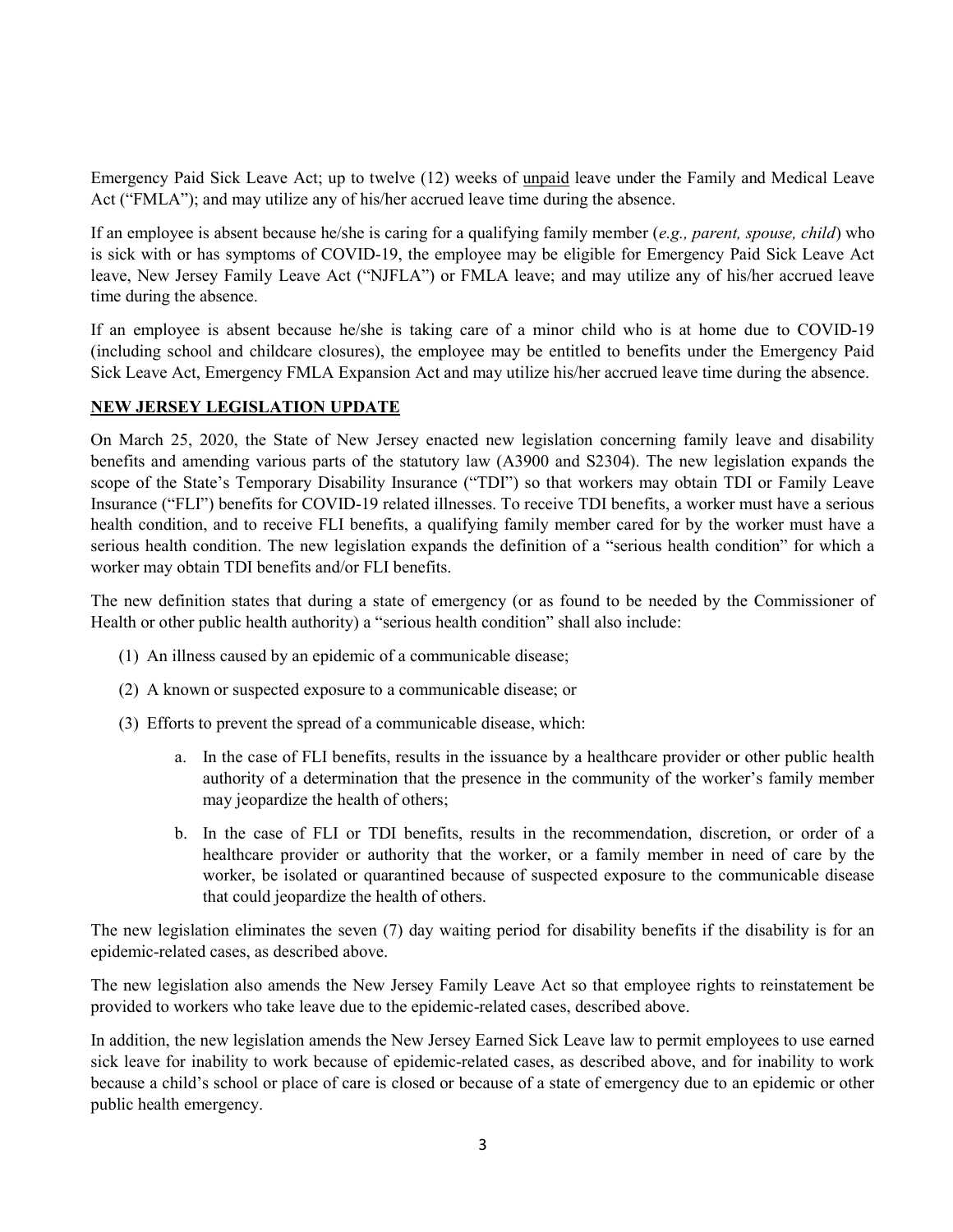#### NEW JERSEY ADMINISTRATIVE UPDATE

The New Jersey Department of Community Affairs has advised that, on an emergency basis, it is temporarily relaxing the Uniform Construction Code regulatory provisions concerning Minor work (N.J.A.C. 5:23-2.17A), Inspections (N.J.A.C. 5:23-2.18), and Certificate requirements (N.J.A.C. 5:23-2.23).<sup>6</sup> The Department of Community Affairs has also issued new guidance for construction offices on State and local plan review and inspections.<sup>7</sup>

|    | <b>COVID-19 SCENARIOS</b>                                                                                                                                                                                             | <b>ANSWERS</b>                                                                                                                                                                                                                                                                                                                                                                                                                                                                                                                                                                                                                                                                                                                                                                                                                                                                                                                                                                                                                                                                                                                                                                                                                                                                                                                                     |
|----|-----------------------------------------------------------------------------------------------------------------------------------------------------------------------------------------------------------------------|----------------------------------------------------------------------------------------------------------------------------------------------------------------------------------------------------------------------------------------------------------------------------------------------------------------------------------------------------------------------------------------------------------------------------------------------------------------------------------------------------------------------------------------------------------------------------------------------------------------------------------------------------------------------------------------------------------------------------------------------------------------------------------------------------------------------------------------------------------------------------------------------------------------------------------------------------------------------------------------------------------------------------------------------------------------------------------------------------------------------------------------------------------------------------------------------------------------------------------------------------------------------------------------------------------------------------------------------------|
|    | 1. Is there new legislation that<br>permits healthcare providers<br>(including physical therapists,<br>occupational therapists, etc.)<br>to be performed virtually?                                                   | On March 19, 2020, the State of New Jersey enacted an Act concerning the<br>use of telemedicine and telehealth to respond to COVID-19 (A3860 and<br>S2289). Under the Act, for the duration of the public health emergency<br>declared in response to the COVID-19 pandemic, any health care<br>practitioner shall be authorized to provide and bill for services using<br>telemedicine and telehealth. Under the Act, the Commissioner of Health<br>shall waive any requirement or regulation necessary to facilitate the<br>provision of health care services using telemedicine and telehealth, with<br>the exception of the restriction on collection, exchange, transmission, or<br>use of confidential patient health information.<br>On March 22, 2020, the New Jersey Department of Banking and Insurance<br>issued a Bulletin (https://www.state.nj.us/dobi/bulletins/blt20 07.pdf),<br>which requires all health insurance companies, health maintenance<br>organizations, health service corporations and other entities issuing health<br>benefits plans in New Jersey to grant any requested in-plan exceptions for<br>individuals to access out-of-network telehealth providers if network<br>telehealth providers are not available, including physical therapists,<br>occupational therapists and speech therapists, among others. |
| 2. | What benefits are available to<br>an employee who is absent<br>from and unable to work<br>because the employee has<br>been determined by his/her<br>medical provider to be high<br>risk with respect to COVID-<br>19? | The employee may be entitled to benefits under the Emergency Paid Sick<br>Leave Act (two (2) weeks of fully paid time off). However, the employee<br>must provide documentation that his/her healthcare provider advised that<br>the employee self-quarantine due to risk of exposure to COVID-19.<br>The employee may also utilize his/her accrued leave, including: paid sick<br>leave, personal and vacation days.<br>Leave taken by an employee for the purpose of avoiding exposure to<br>COVID-19 is not protected under the FMLA.                                                                                                                                                                                                                                                                                                                                                                                                                                                                                                                                                                                                                                                                                                                                                                                                           |

#### FREQUENTLY ASKED QUESTIONS AND ANSWERS

<sup>6</sup> https://www.nj.gov/dca/divisions/codes/alerts/pdfs/COVID\_RelaxMod.pdf

<sup>7</sup> https://www.nj.gov/dca/divisions/codes/alerts/pdfs/COVID\_memo.pdf